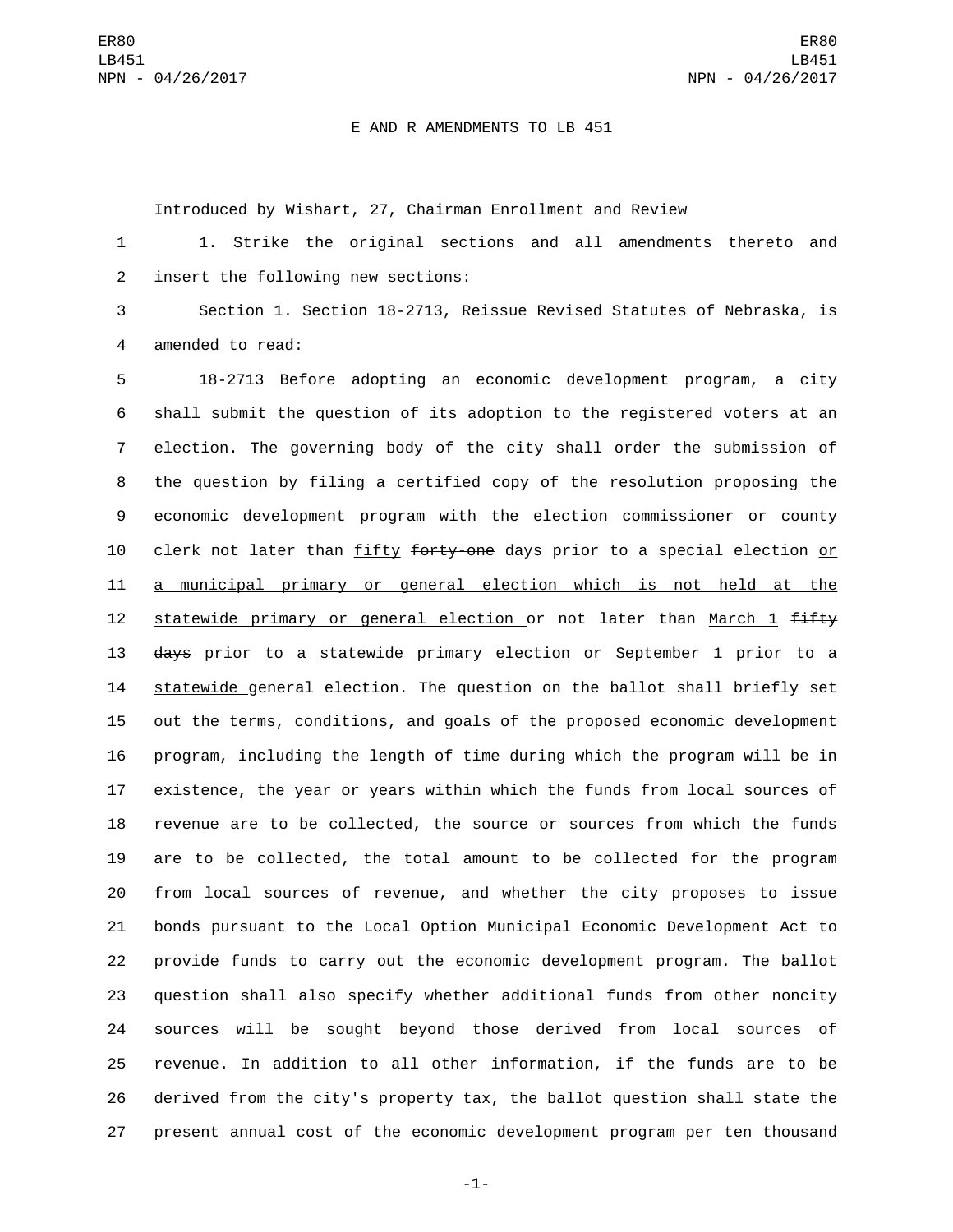dollars of assessed valuation based upon the most recent valuation of the city certified to the Property Tax Administrator pursuant to section 77-1613.01. The ballot question shall state: "Shall the city of (name of the city) establish an economic development program as described here by appropriating annually from local sources of revenue \$...... for ....... years?". If the only city revenue source for the proposed economic development program is a local option sales tax that has not yet been approved at an election, the ballot question specifications in this section may be repeated in the sales tax ballot question.

 If a majority of those voting on the issue vote in favor of the question, the governing body may implement the proposed economic development program upon the terms set out in the resolution. If a majority of those voting on the economic development program vote in favor of the question when the only city revenue source is a proposed sales tax and a majority of those voting on the local option sales tax vote against the question, the governing body shall not implement the economic development program, and it shall become null and void. If a majority of those voting on the issue vote against the question, the governing body shall not implement the economic development program.

 Sec. 2. Section 32-208, Reissue Revised Statutes of Nebraska, is 21 amended to read:

 32-208 The election commissioner in counties having a population of more than one hundred thousand inhabitants shall be a registered voter, a resident of such county for at least one year, and of good moral character and integrity and capacity. No person who is a candidate for any elective office or is a deputy, clerk, or employee of any person who is a candidate for any elective office shall be eligible for the office of election commissioner. The election commissioner shall not hold any other elective office or become a candidate for an elective office during 30 his or her term of office <del>or within thirty days after leaving office</del>. An election commissioner may be appointed to an elective office during his

-2-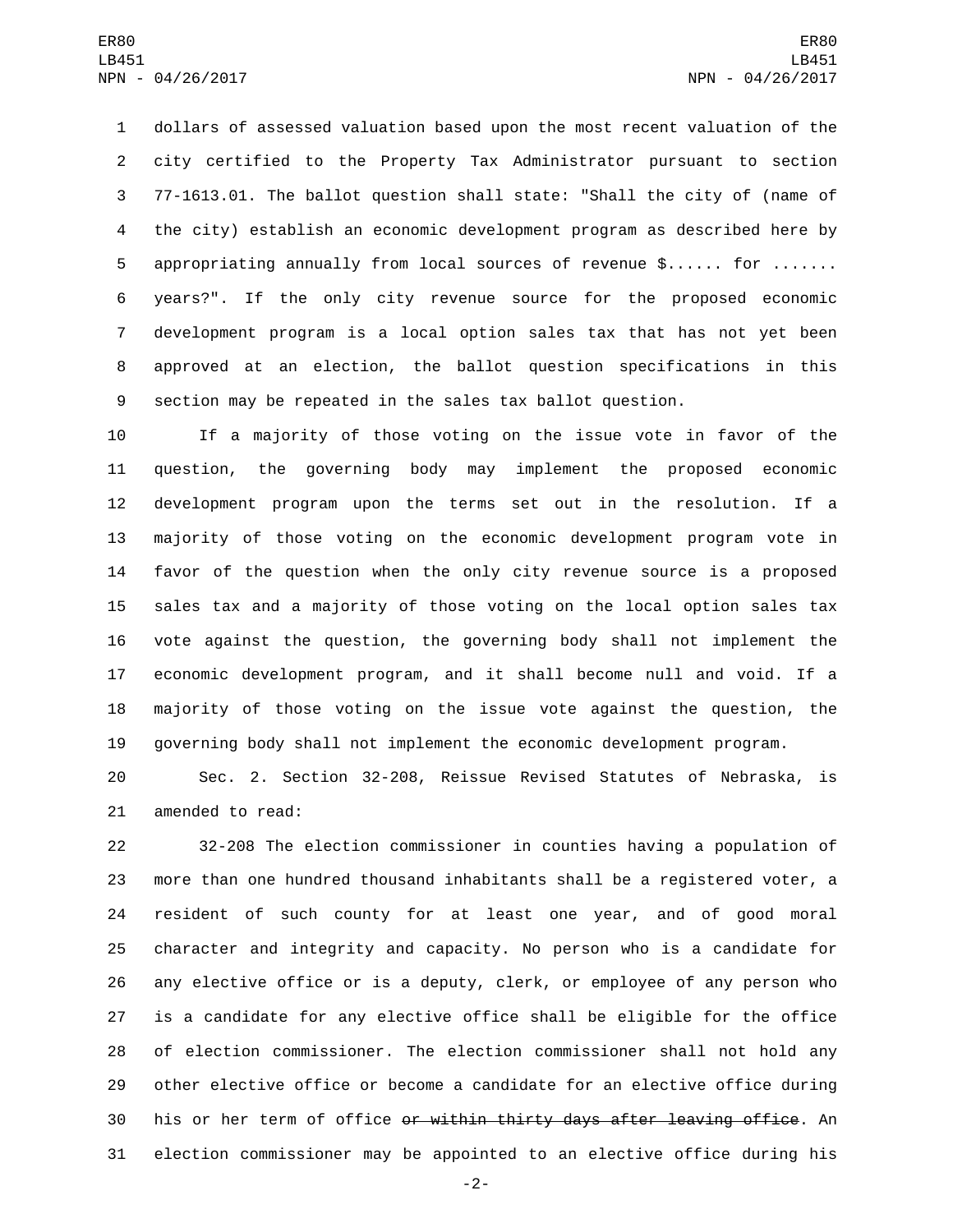or her term of office as election commissioner, and acceptance of such appointment shall be deemed to be his or her resignation from the office 3 of election commissioner.

 Sec. 3. Section 32-301, Reissue Revised Statutes of Nebraska, is 5 amended to read:

 32-301 (1) The Secretary of State shall implement, in a uniform and nondiscriminatory manner, a single, uniform, official, centralized, interactive computerized statewide voter registration list defined, maintained, and administered at the office of the Secretary of State that contains the name and registration information of every legally registered voter in the state and assigns a unique identifier to each legally registered voter in the state. The computerized list shall serve as the single system for storing and managing the official list of registered voters throughout the state and shall comprise the voter registration register. The computerized list shall be coordinated with other agency data bases within the state and shall be available for electronic access by election commissioners and county clerks. The computerized list shall serve as the official voter registration list for the conduct of all elections under the Election Act. The Secretary of State shall provide such support as may be required so that election commissioners and county clerks are able to electronically enter voter registration information obtained by such officials on an expedited basis at the time the information is received. The Secretary of State shall provide adequate technological security measures to prevent unauthorized 25 access to the computerized list. No General Funds shall be appropriated for purposes of this list, and funds available in the Election Administration Fund may be used for such purposes.

 (2) The election commissioner or county clerk shall provide for the registration of the electors of the county. Upon receipt of a voter registration application in his or her office from an eligible elector, the election commissioner or county clerk shall enter the information

-3-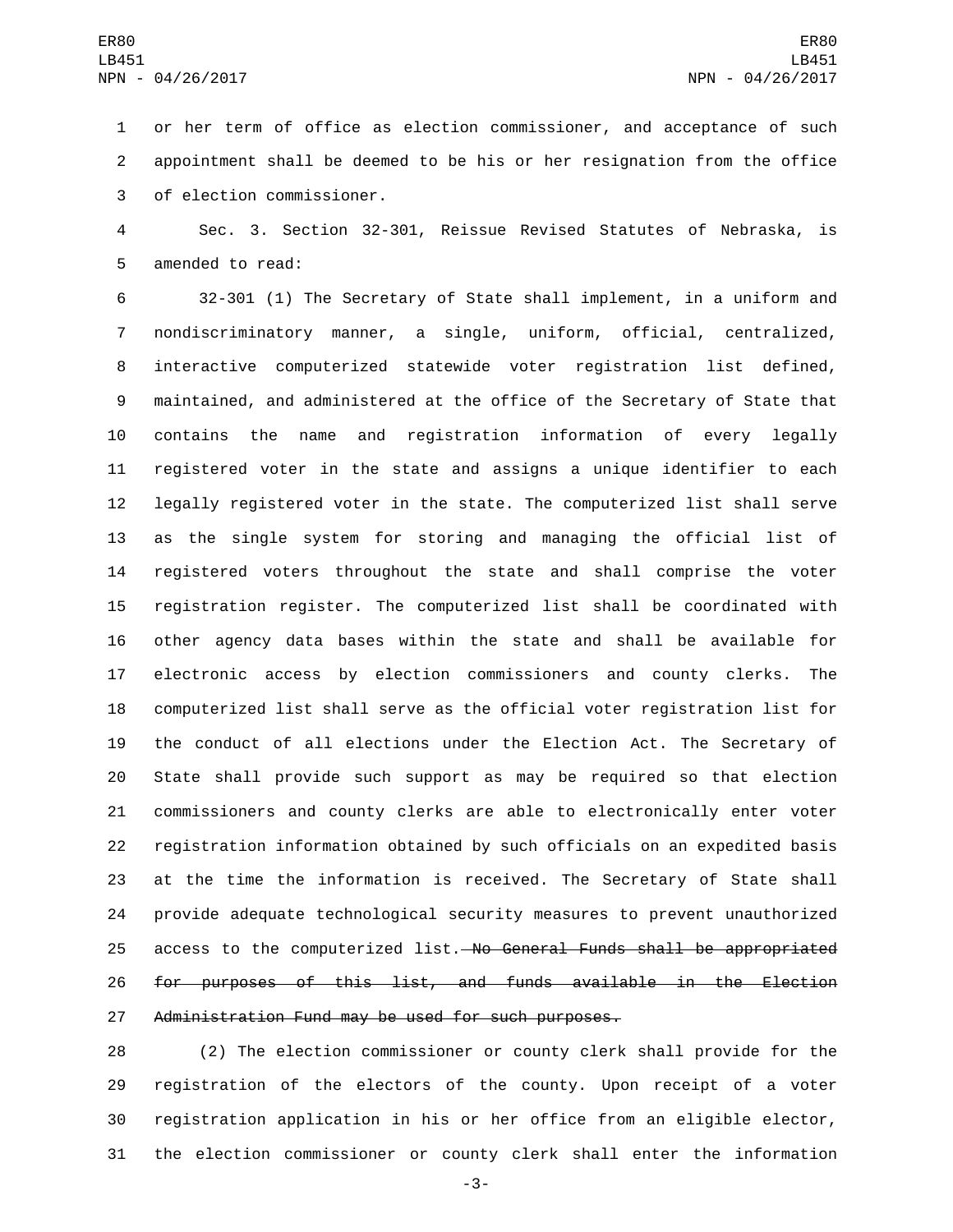from the application in the voter registration register and may create an electronic image, photograph, microphotograph, or reproduction in an electronic digital format to be used as the voter registration record. The election commissioner or county clerk shall provide a precinct list of registered voters for each precinct for the use of judges and clerks of election in their respective precincts on election day. An electronically prepared list of registered voters in a form prescribed by the Secretary of State shall meet the requirements for a precinct list of 9 registered voters.

 Sec. 4. Section 32-304, Reissue Revised Statutes of Nebraska, is 11 amended to read:

 32-304 (1) The Secretary of State in conjunction with the Department of Motor Vehicles shall, on or before September 1, 2015, develop and implement a registration application process which may be used statewide to register to vote and update voter registration records electronically using the Secretary of State's web site. An applicant who has a valid Nebraska motor vehicle operator's license or state identification card may use the application process to register to vote or to update his or her voter registration record with changes in his or her personal information or other information related to his or her eligibility to vote. For each electronic application, the Secretary of State shall obtain a copy of the electronic representation of the applicant's signature from the Department of Motor Vehicles' records of his or her motor vehicle operator's license or state identification card for 25 purposes of voter registration.

 (2) The application shall contain substantially all the information provided in section 32-312 and the following informational statements:

 (a) An applicant who submits this application electronically is affirming that the information in the application is true. Any applicant who submits this application electronically knowing that any of the information in the application is false shall be guilty of a Class IV

-4-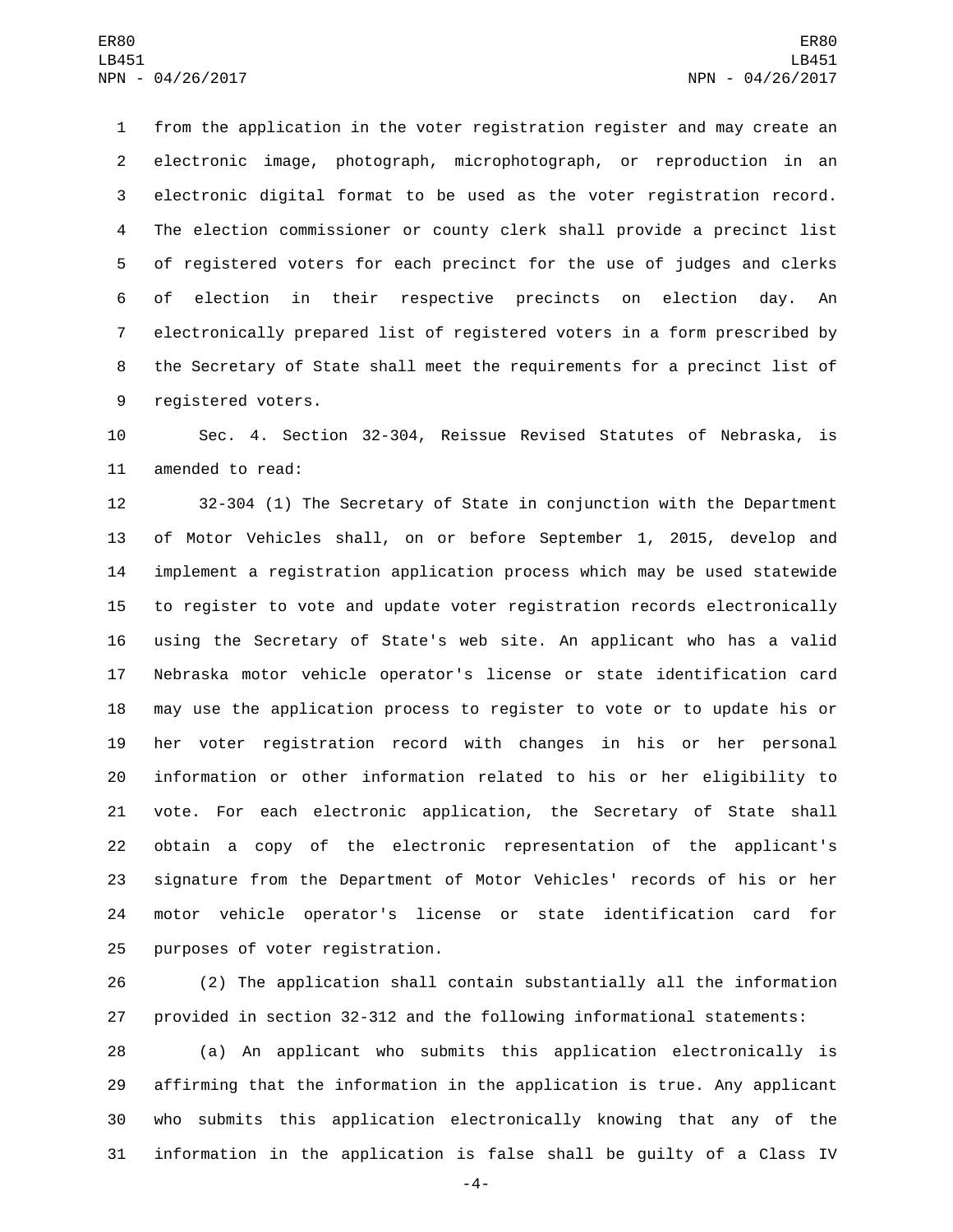felony under section 32-1502 of the statutes of Nebraska. The penalty for 2 a Class IV felony is up to two five years imprisonment and twelve months post-release supervision, a fine of up to ten thousand dollars, or both;

 (b) An applicant who submits this application electronically is agreeing to the use of his or her signature from the Department of Motor Vehicles' records of his or her motor vehicle operator's license or state identification card for purposes of voter registration;

 (c) To vote at the polling place on election day, the completed application must be submitted on or before the third Friday before the 10 election; and

 (d) The election commissioner or county clerk will, upon receipt of the application for registration, send an acknowledgment of registration to the applicant indicating whether the application is proper or not.

 Sec. 5. Section 32-312, Reissue Revised Statutes of Nebraska, is 15 amended to read:

 32-312 The registration application prescribed by the Secretary of State pursuant to section 32-304 or 32-311.01 shall provide the instructional statements and request the information from the applicant 19 as provided in this section.

 CITIZENSHIP—"Are you a citizen of the United States of America?" with boxes to check to indicate whether the applicant is or is not a 22 citizen of the United States.

 AGE—"Are you at least eighteen years of age or will you be eighteen years of age on or before the first Tuesday following the first Monday of November of this year?" with boxes to check to indicate whether or not the applicant will be eighteen years of age or older on election day.

 WARNING—"If you checked 'no' in response to either of these 28 questions, do not complete this application.".

 NAME—the name of the applicant giving the first and last name in full, the middle name in full or the middle initial, and the maiden name 31 of the applicant, if applicable.

-5-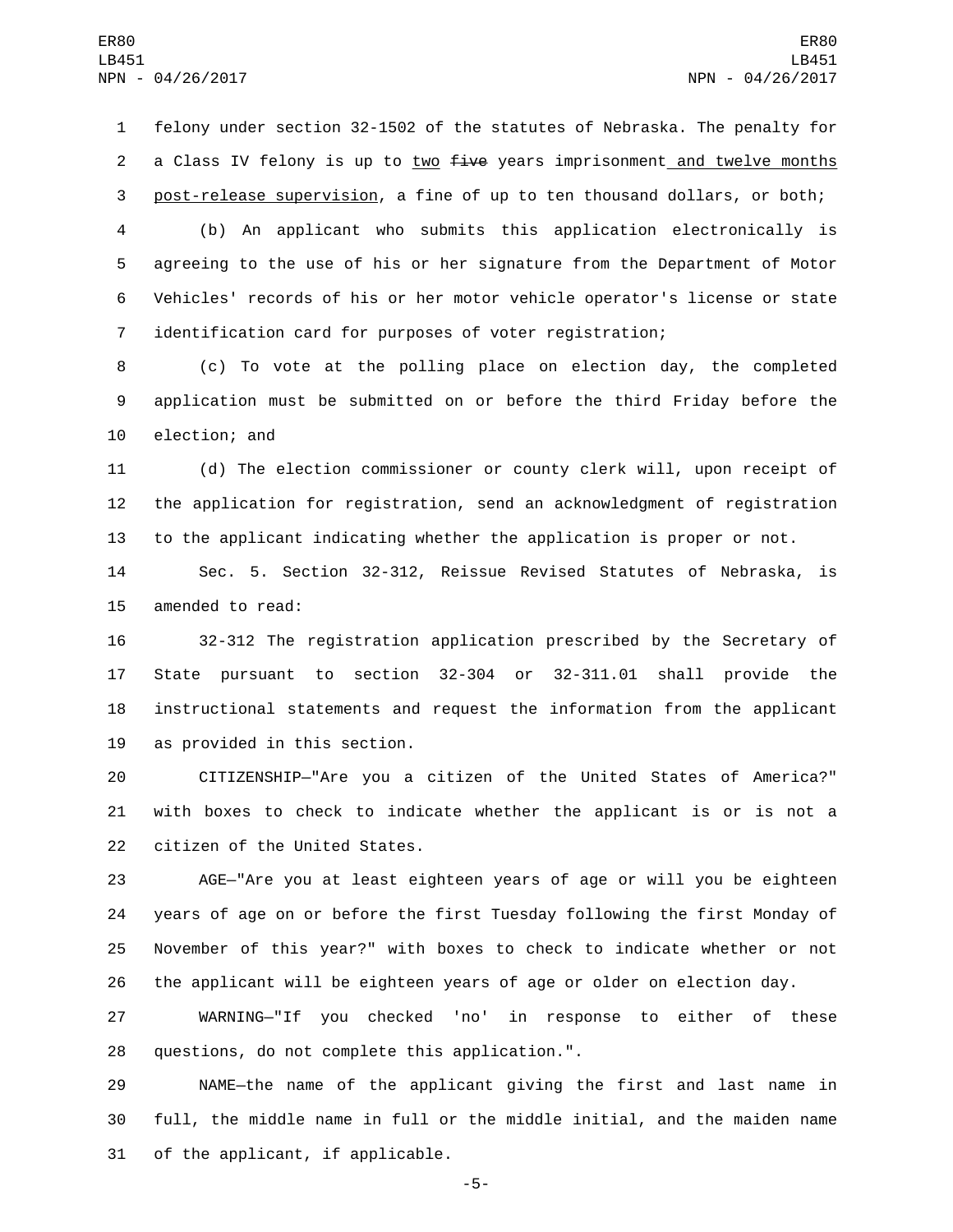RESIDENCE—the name and number of the street, avenue, or other location of the dwelling where the applicant resides if there is a number. If the registrant resides in a hotel, apartment, tenement house, or institution, such additional information shall be included as will give the exact location of such registrant's place of residence. If the registrant lives in an incorporated or unincorporated area not identified by the use of roads, road names, or house numbers, the registrant shall state the section, township, and range of his or her residence and the corporate name of the school district as described in section 79-405 in 10 which he or she is located.

 POSTAL ADDRESS—the address at which the applicant receives mail if 12 different from the residence address.

 ADDRESS OF LAST REGISTRATION—the name and number of the street, avenue, or other location of the dwelling from which the applicant last 15 registered.

 TELEPHONE NUMBERS—the telephone number of the applicant at work and at home. At the request of the applicant, a designation shall be made that the telephone number is an unlisted number, and such designation shall preclude the listing of the applicant's telephone number on any 20 list of voter registrations.

 EMAIL ADDRESS—an email address of the applicant. At the request of the applicant, a designation shall be made that the email address is private, and such designation shall preclude the listing of the applicant's email address on any list of voter registrations.

 DRIVER'S LICENSE NUMBER OR LAST FOUR DIGITS OF SOCIAL SECURITY NUMBER—if the applicant has a Nebraska driver's license, the license number, and if the applicant does not have a Nebraska driver's license, the last four digits of the applicant's social security number.

 DATE OF APPLICATION FOR REGISTRATION—the month, day, and year when the applicant presented himself or herself for registration, when the applicant completed and signed the registration application if the

-6-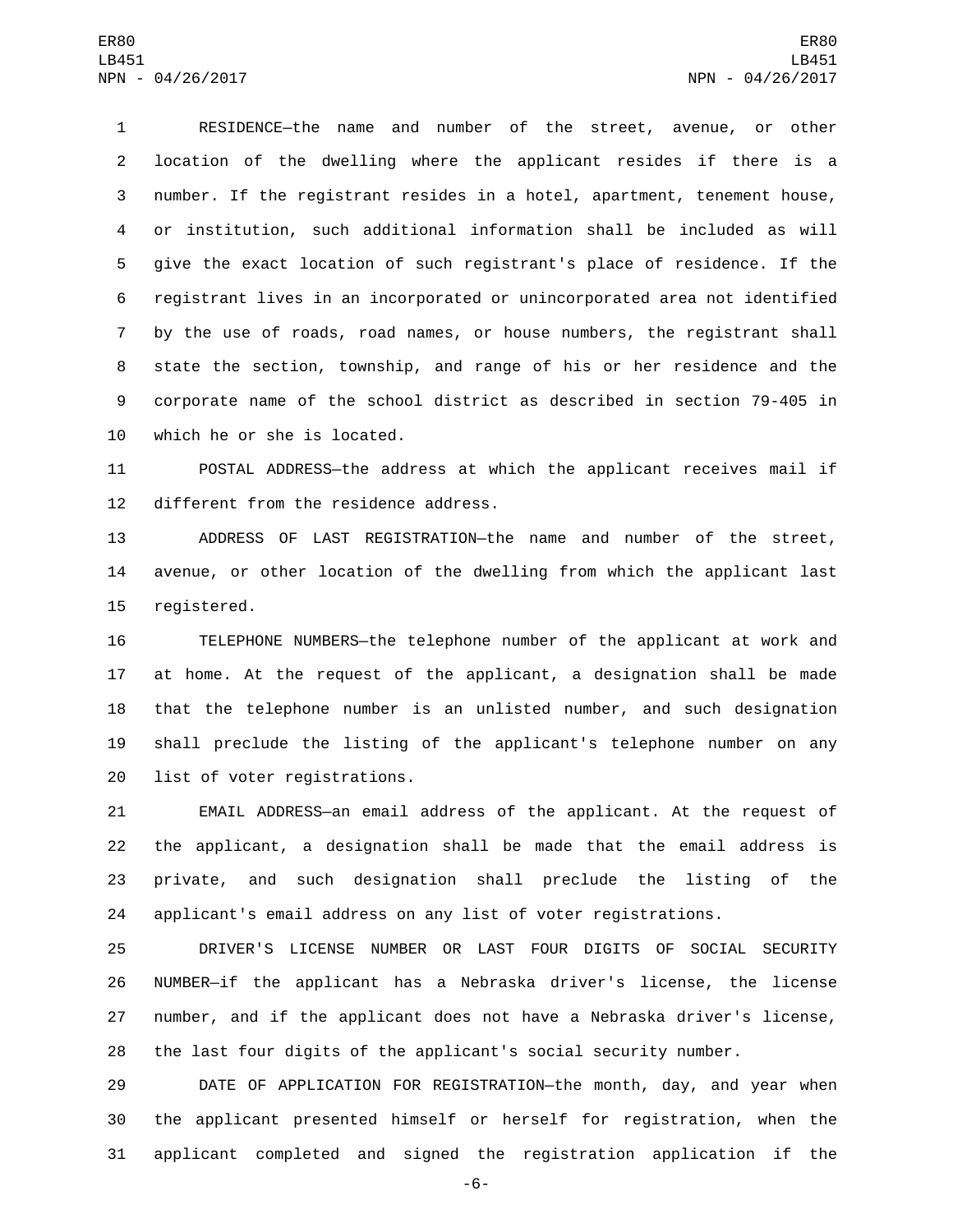application was submitted by mail or delivered to the election official by the applicant's personal messenger or personal agent, or when the completed application was submitted if the registration application was 4 completed pursuant to section 32-304.

 PLACE OF BIRTH—show the state, country, kingdom, empire, or dominion 6 where the applicant was born.

 DATE OF BIRTH—show the date of the applicant's birth. The applicant shall be at least eighteen years of age or attain eighteen years of age on or before the first Tuesday after the first Monday in November to have the right to register and vote in any election in the present calendar 11 year.

 REGISTRATION TAKEN BY—show the signature of the authorized official or staff member accepting the application pursuant to section 32-309 or 32-310 or at least one of the deputy registrars taking the application 15 pursuant to section 32-306, if applicable.

 PARTY AFFILIATION—show the party affiliation of the applicant as Democrat, Republican, or Other ........ or show no party affiliation as Nonpartisan. (Note: If you wish to vote in both partisan and nonpartisan primary elections for state and local offices, you must indicate a political party affiliation on the registration application. If you register without a political party affiliation (nonpartisan), you will receive only the nonpartisan ballots for state and local offices at primary elections. If you register without a political party affiliation, you may vote in partisan primary elections for congressional offices.)

 OTHER—information the Secretary of State determines will assist in the proper and accurate registration of the voter.

 Immediately following the spaces for inserting information as provided in this section, the following statement shall be printed:

 To the best of my knowledge and belief, I declare under penalty of 30 election falsification that:

(1) I live in the State of Nebraska at the address provided in this

-7-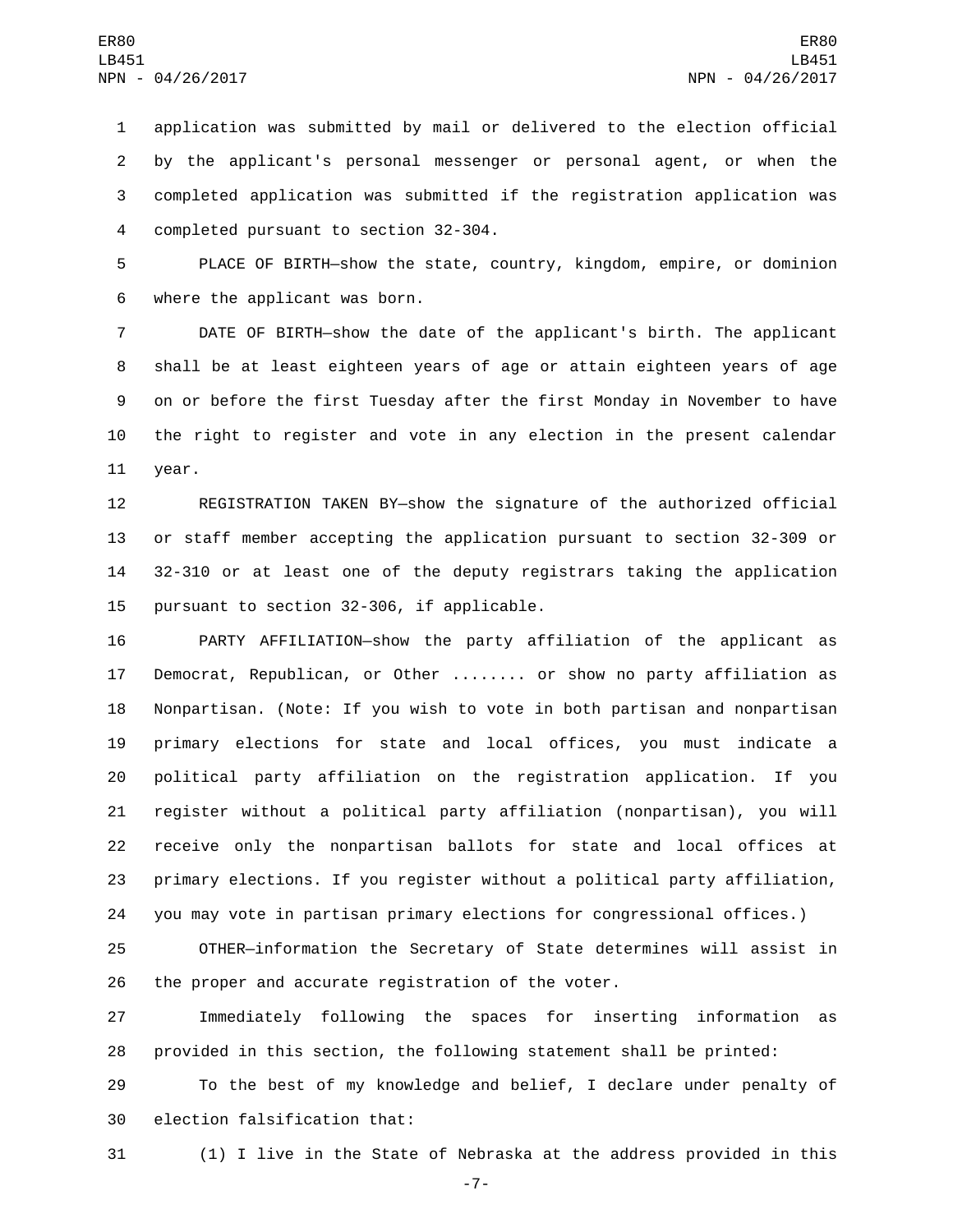application;1

2 (2) I have not been convicted of a felony or, if convicted, it has 3 been at least two years since I completed my sentence for the felony, 4 including any parole term;

5 (3) I have not been officially found to be non compos mentis (mentally incompetent); and6

(4) I am a citizen of the United States.7

8 Any registrant who signs this application knowing that any of the 9 information in the application is false shall be guilty of a Class IV 10 felony under section 32-1502 of the statutes of Nebraska. The penalty for 11 a Class IV felony is up to two five years imprisonment and twelve months 12 post-release supervision, a fine of up to ten thousand dollars, or both.

13 APPLICANT'S SIGNATURE—require the applicant to affix his or her 14 signature to the application.

15 Sec. 6. Section 32-404, Reissue Revised Statutes of Nebraska, is 16 amended to read:

 32-404 (1) When any political subdivision holds an election in conjunction with the statewide primary or general election, the election shall be held as provided in the Election Act. Any other election held by a political subdivision shall be held as provided in the act unless otherwise provided by the charter, code, or bylaws of the political 22 subdivision.

 (2) No later than December 1 of each odd-numbered year, the election commissioner or county clerk shall give notice to each political subdivision of the filing deadlines for the statewide primary election. No later than January 5 of each even-numbered year, the governing board of each political subdivision which will hold an election in conjunction with a statewide primary election shall certify to the Secretary of State, the election commissioner, or the county clerk the name of the subdivision, the number of officers to be elected, the length of the terms of office, the vacancies to be filled by election and length of

-8-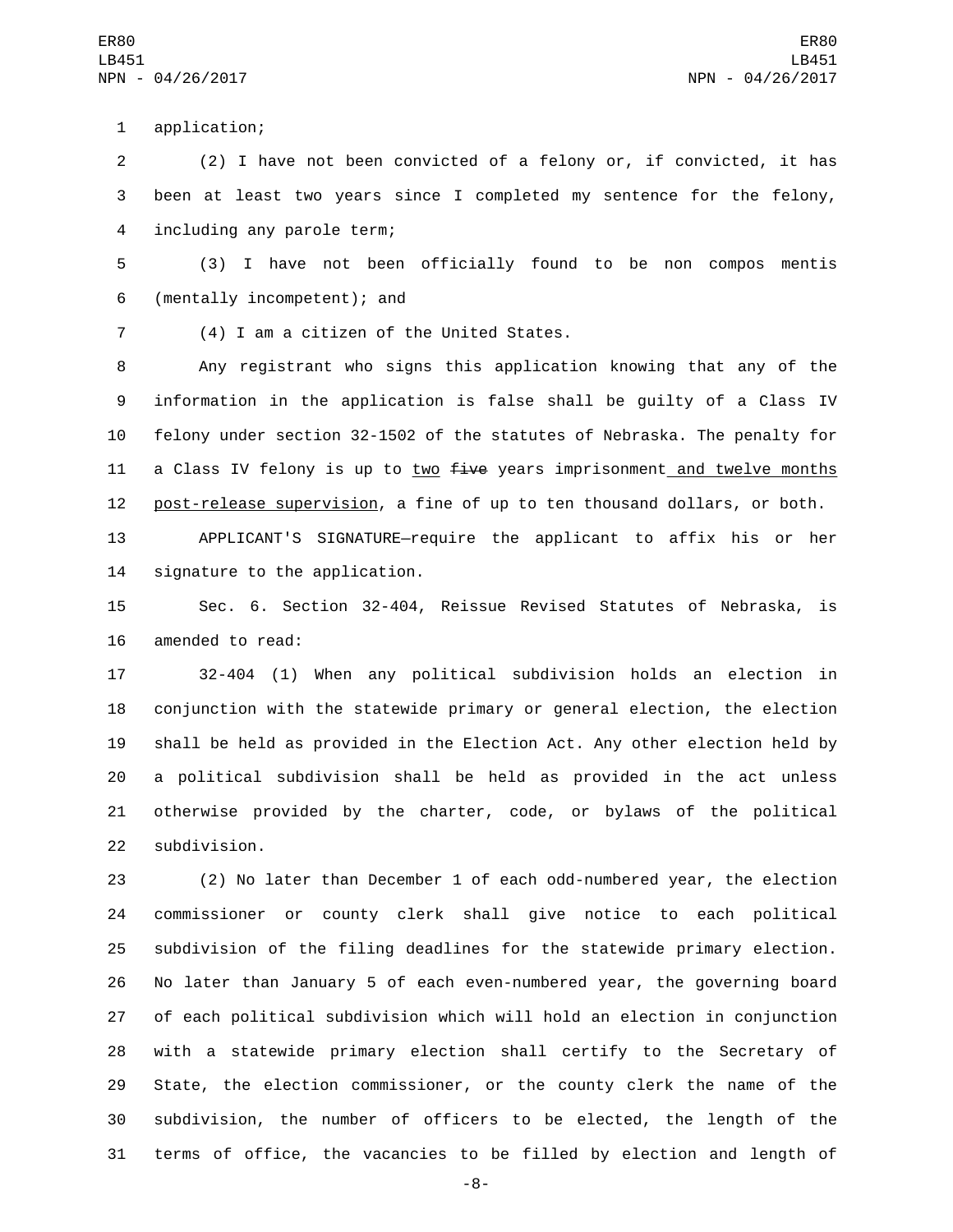remaining term, and the number of votes to be cast by a registered voter 2 for each office.

3 (3) No later than June 15 July 1 of each even-numbered year, the governing board of each reclamation district, county weed district, village, county under township organization, public power district receiving annual gross revenue of less than forty million dollars, or educational service unit which will hold an election in conjunction with a statewide general election shall certify to the Secretary of State, the election commissioner, or the county clerk the name of the subdivision, the number of officers to be elected, the length of the terms of office, the vacancies to be filled by election and length of remaining term, and the number of votes to be cast by a registered voter for each office.

 (4) The Secretary of State shall prescribe the forms to be used for certification to him or her, and the election commissioner or county clerk shall prescribe the forms to be used for certification to him or her.

 Sec. 7. Section 32-566, Reissue Revised Statutes of Nebraska, is 18 amended to read:

 32-566 When a vacancy occurs in the Legislature, the office shall be filled by the Governor. The Governor shall appoint a suitable person possessing the qualifications necessary for a member of the Legislature. If the vacancy occurs on or after February 1 during a calendar year in 23 which within sixty days of a regular general election will be held and if the term vacated expires on the first Tuesday following the first Monday in the following January, the appointee shall serve until the first Tuesday following the first Monday in January, and if the term extends beyond the first Tuesday following the first Monday in the following January, the appointee shall serve until the first Tuesday following the first Monday in January following the second regular general election 30 next succeeding his or her appointment. If the vacancy occurs during the first year of the term or before February 1 during a calendar year in

-9-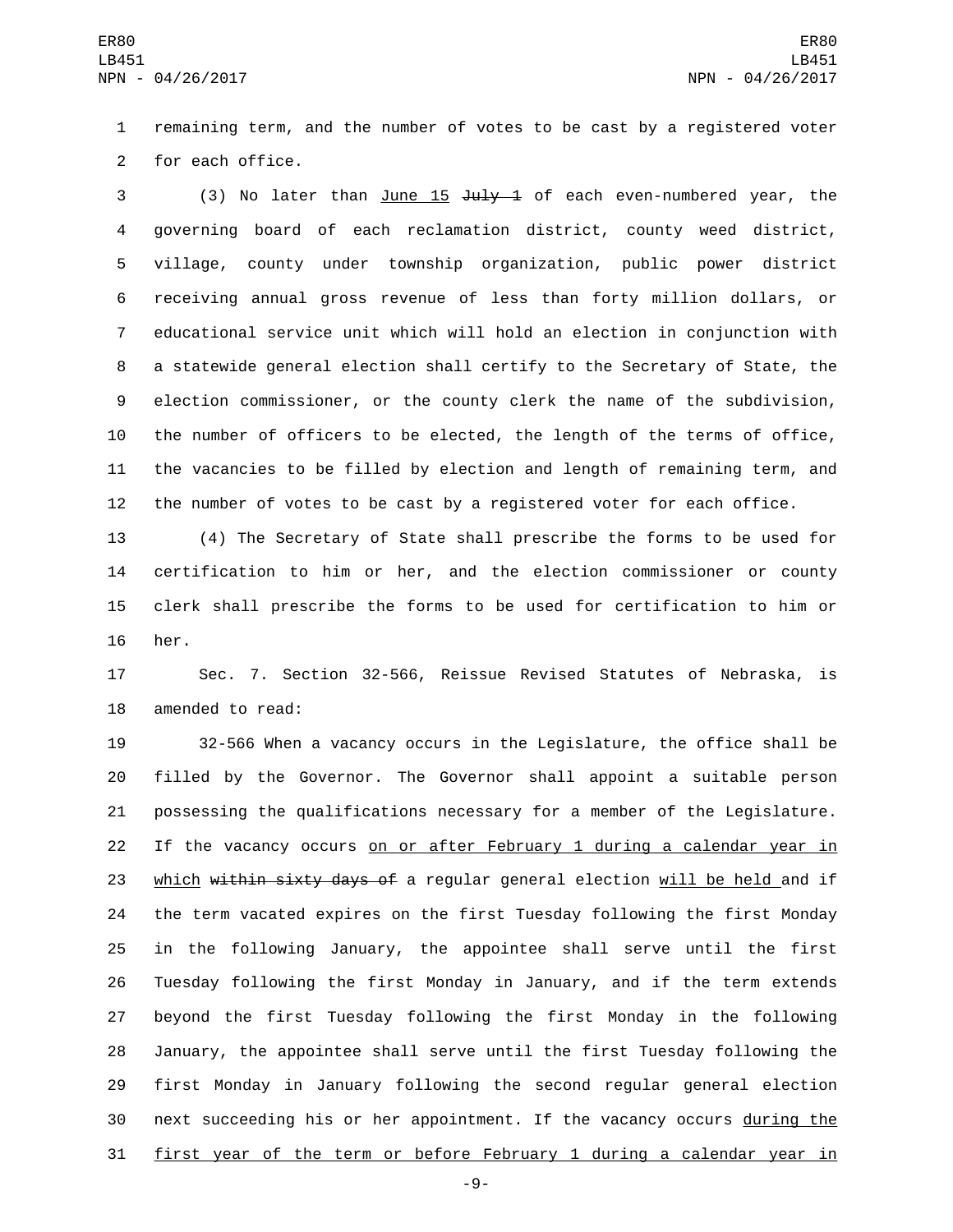which more than sixty days before a regular general election will be held, the appointee shall serve until the first Tuesday following the first Monday in January following such regular general election and at the regular general election a member of the Legislature shall be elected 5 to serve the unexpired term.

6 Sec. 8. Section 32-573, Reissue Revised Statutes of Nebraska, is 7 amended to read:

 32-573 (1) When a vacancy occurs in the Board of Regents of the University of Nebraska, the office shall be filled by the Governor. The Governor shall appoint a suitable person possessing the qualifications 11 necessary for a member of the Board of Regents.

12 (2)(a) If the vacancy occurs during the first year of the term or 13 before February 1 during a calendar year in which more than seventy-five 14 days before a statewide general election will be held, the appointee 15 shall serve until the first Thursday following the first Tuesday in 16 January following such general election and at such general election a 17 member of the Board of Regents shall be elected to serve the unexpired 18 term if any.

19 (b) If the vacancy occurs on or after February 1 during a calendar 20 year in which within seventy-five days before a statewide general 21 election will be held and if the term vacated expires on the first 22 Thursday following the first Tuesday in January following such general 23 election, the appointee shall serve the unexpired term.

24 (c) If the vacancy occurs on or after February 1 during a calendar 25 year in which within seventy-five days before a statewide general election will be held and if the term vacated extends beyond the first Thursday following the first Tuesday in January following such general election, the appointee shall serve until the first Thursday following the first Tuesday in January following the second general election next succeeding his or her appointment and at such election a member of the Board of Regents shall be elected to serve the unexpired term if any.

-10-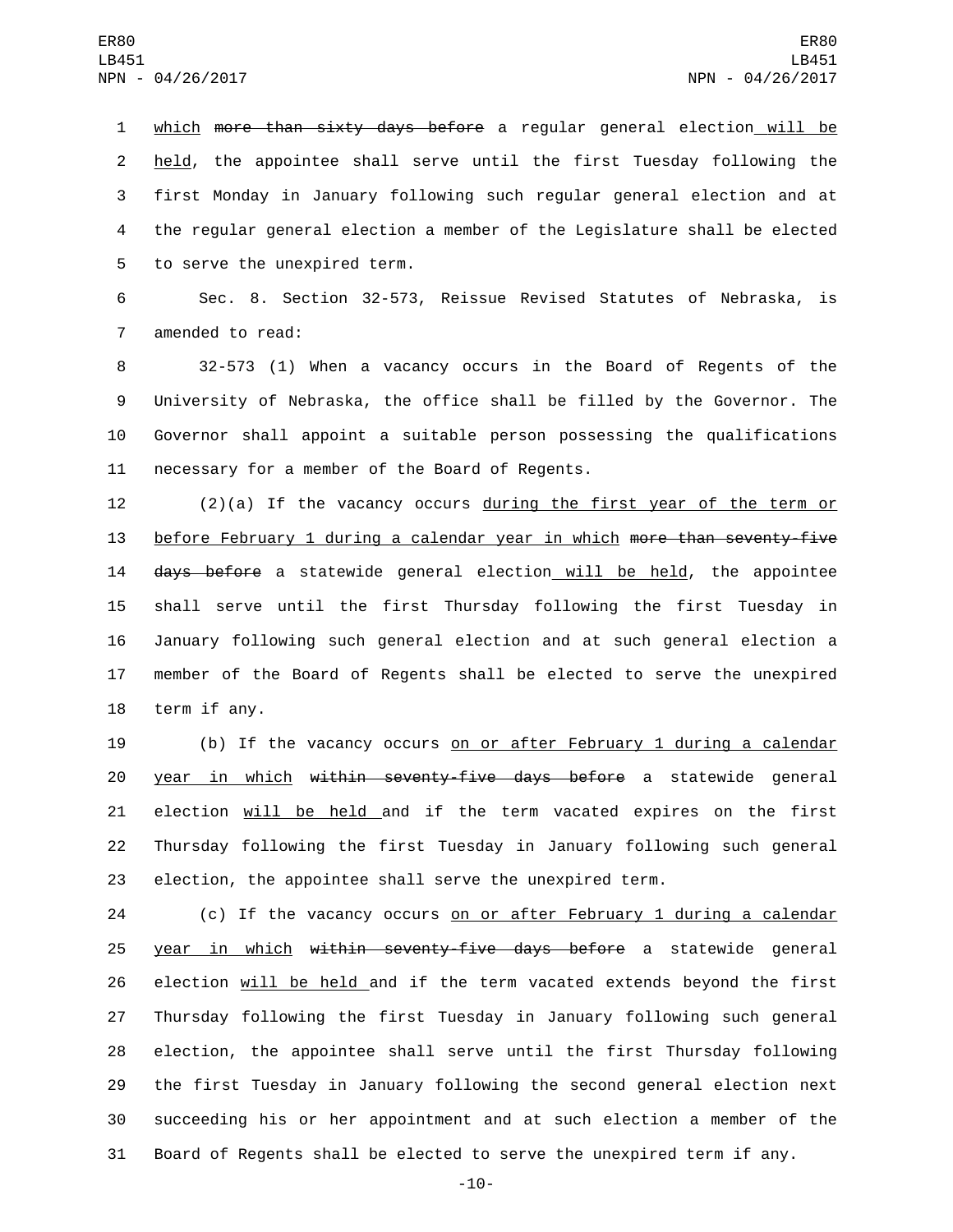Sec. 9. Section 32-601, Reissue Revised Statutes of Nebraska, is 2 amended to read:

 32-601 (1) Each political subdivision shall notify the election 4 commissioner or county clerk of the offices to be filled no later than:

 (a) January 5 of any election year as provided in subsection (2) of 6 section  $32-404$ ; or  $-$ 

 (b) June 15 of any election year as provided in subsection (3) of 8 section 32-404.

 (2) The election commissioner or county clerk shall give notice of the offices to be filled by election and the filing deadlines for such offices by publication in at least one newspaper of general circulation in the county once at least fifteen days prior to such deadlines.

 Sec. 10. Section 32-802, Reissue Revised Statutes of Nebraska, is 14 amended to read:

 32-802 The notice of election for any election shall state the date on which the election is to be held and the hours the polls will be open and list all offices, candidates, and issues that will appear on the ballots. The notice of election shall be printed in English and in any other language required pursuant to the Voting Rights Act Language Assistance Amendments of 1992. In the case of a primary election, the notice of election shall list all offices and candidates that are being forwarded to the general election. The notice of election shall only state that amendments or referendums will be voted upon and that the Secretary of State will publish a true copy of the title and text of any amendments or referendums once each week for three consecutive weeks preceding the election. Such notice of election shall appear in at least one newspaper designated by the election commissioner, county clerk, city 28 council, or village board no later than forty-two forty days prior to the election. The election commissioner or county clerk shall, not later than forty-two forty days prior to the election, (1) post in his or her office the same notice of election published in the newspaper and (2) provide a

-11-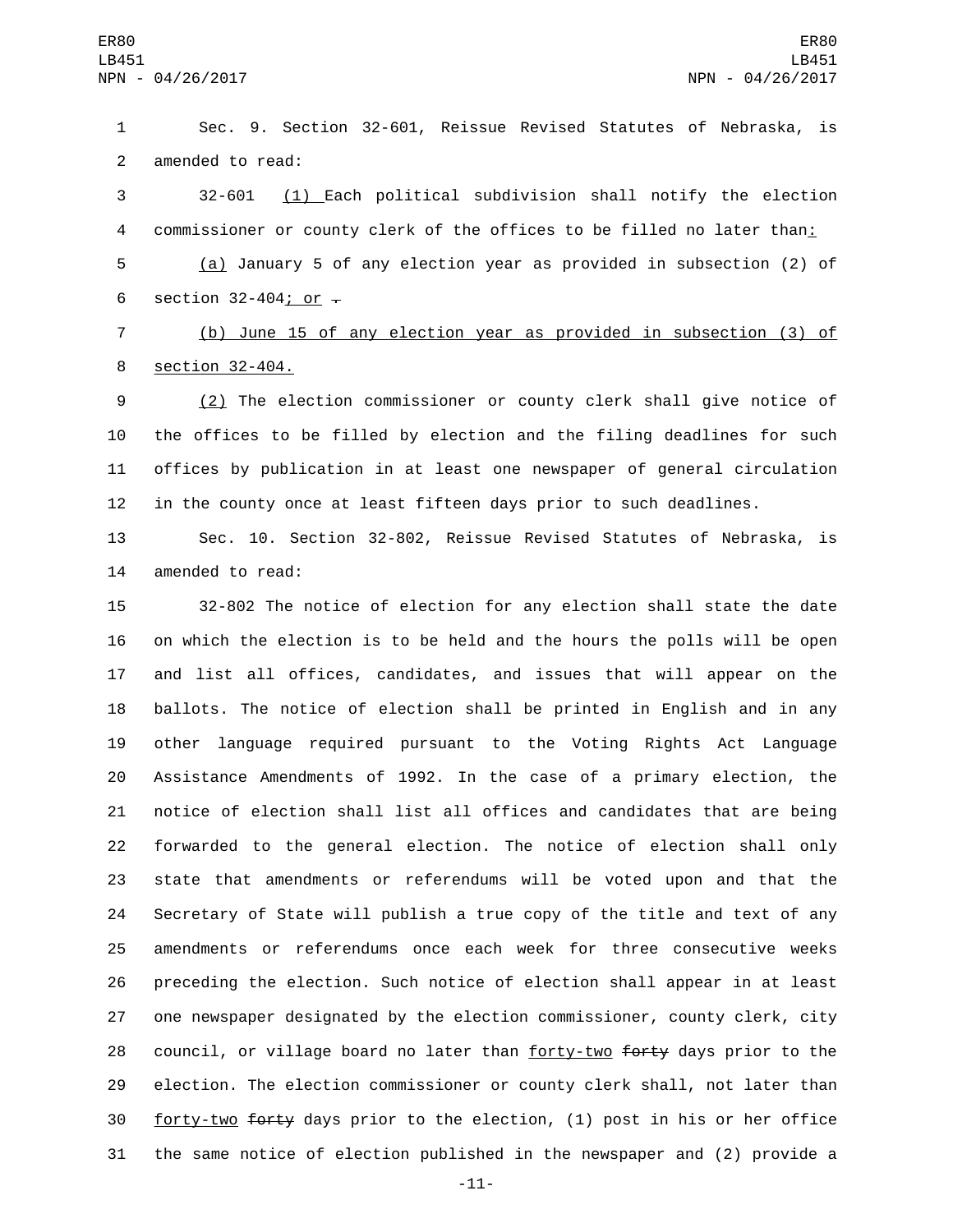copy of the notice to the political subdivisions appearing on the ballot. The election commissioner or county clerk shall correct the ballot to 3 reflect any corrections received within five ten days after mailing the notice as provided in section 32-819. The notice of election shall be posted in lieu of sample ballots until such time as sample ballots are printed. If joint elections are held in conjunction with the statewide primary or general election by a county, city, or village, only one notice of election need be published and signed by the election 9 commissioner or county clerk.

 Sec. 11. Section 32-915, Reissue Revised Statutes of Nebraska, is 11 amended to read:

 32-915 (1) A person whose name does not appear on the precinct list of registered voters at the polling place for the precinct in which he or she resides, whose name appears on the precinct list of registered voters at the polling place for the precinct in which he or she resides at a different residence address as described in section 32-914.02, or whose name appears with a notation that he or she received a ballot for early voting may vote a provisional ballot if he or she:

 (a) Claims that he or she is a registered voter who has continuously resided in the county in which the precinct is located since registering 21 to vote;

(b) Is not entitled to vote under section 32-914.01 or 32-914.02;

 (c) Has not registered to vote or voted in any other county since registering to vote in the county in which the precinct is located;

 (d) Has appeared to vote at the polling place for the precinct to which the person would be assigned based on his or her residence address; 27 and

(e) Completes and signs a registration application before voting.

 (2) A voter whose name appears on the precinct list of registered voters for the polling place with a notation that the voter is required to present identification pursuant to section 32-318.01 but fails to

-12-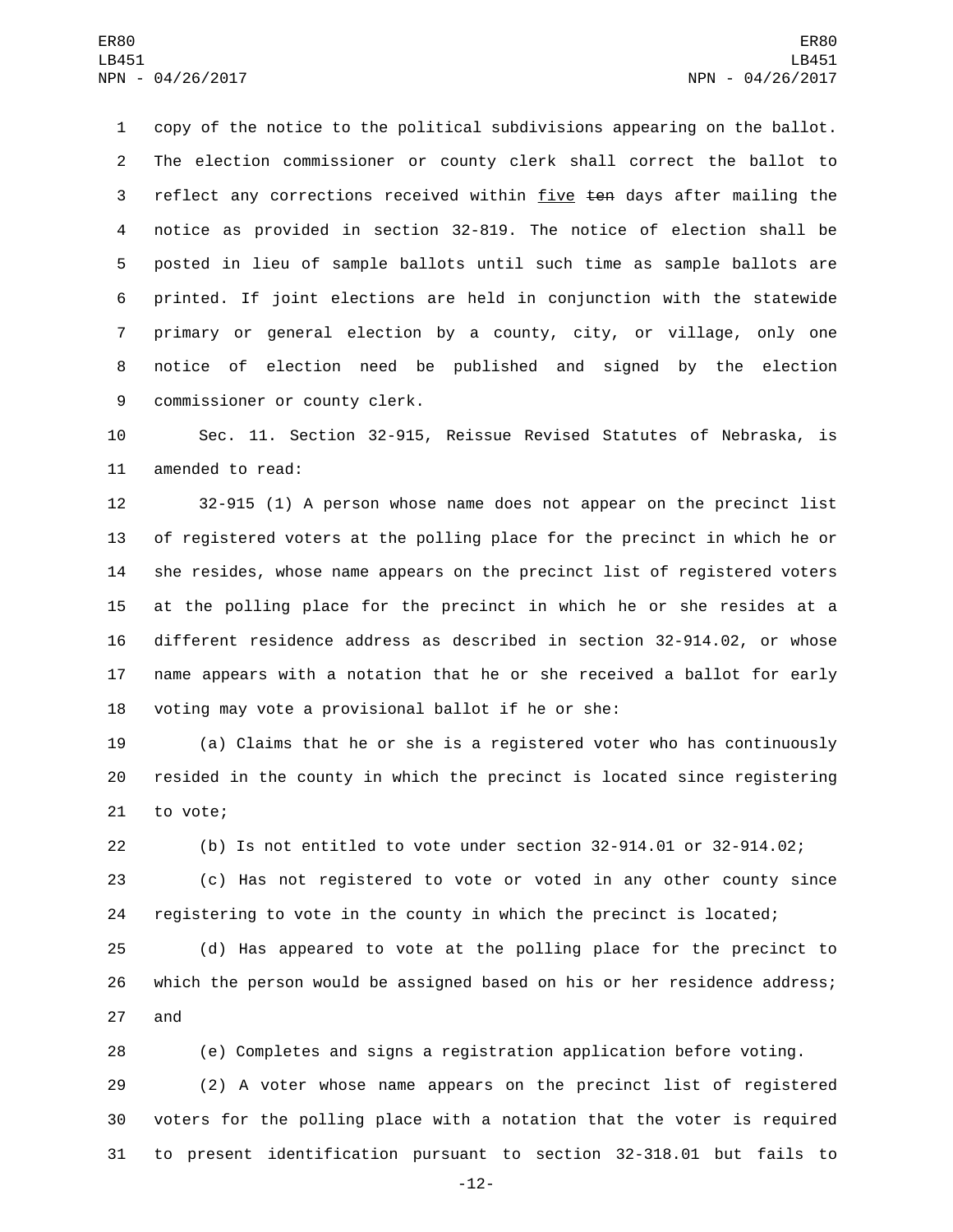present identification may vote a provisional ballot if he or she completes and signs a registration application before voting. (3) Each person voting by provisional ballot shall enclose his or her ballot in an envelope marked Provisional Ballot and shall, by signing the certification on the front of the envelope or a separate form attached to the envelope, certify to the following facts: (a) I am a registered voter in ........... County; (b) My name or address did not correctly appear on the precinct list 9 of registered voters; 10 (c) I registered to vote on or about this date ................; 11 (d) I registered to vote .... in person at the election office or a voter registration site, 13 .... by mail, .... by using the Secretary of State's web site, .... through the Department of Motor Vehicles, 16 .... on a form through another state agency, 17 .... in some other way; (e) I have not resided outside of this county or voted outside of this county since registering to vote in this county; (f) My current address is shown on the registration application completed as a requirement for voting by provisional ballot; and (g) I am eligible to vote in this election and I have not voted and will not vote in this election except by this ballot. (4) The voter shall sign the certification under penalty of election falsification. The following statements shall be on the front of the envelope or on the attached form: By signing the front of this envelope or the attached form you are certifying to the information contained on this envelope or the attached form under penalty of election falsification. Election falsification is a Class IV felony and may be 30 punished by up to two five years imprisonment and twelve months post-release supervision, a fine of up to ten thousand dollars, or both.

-13-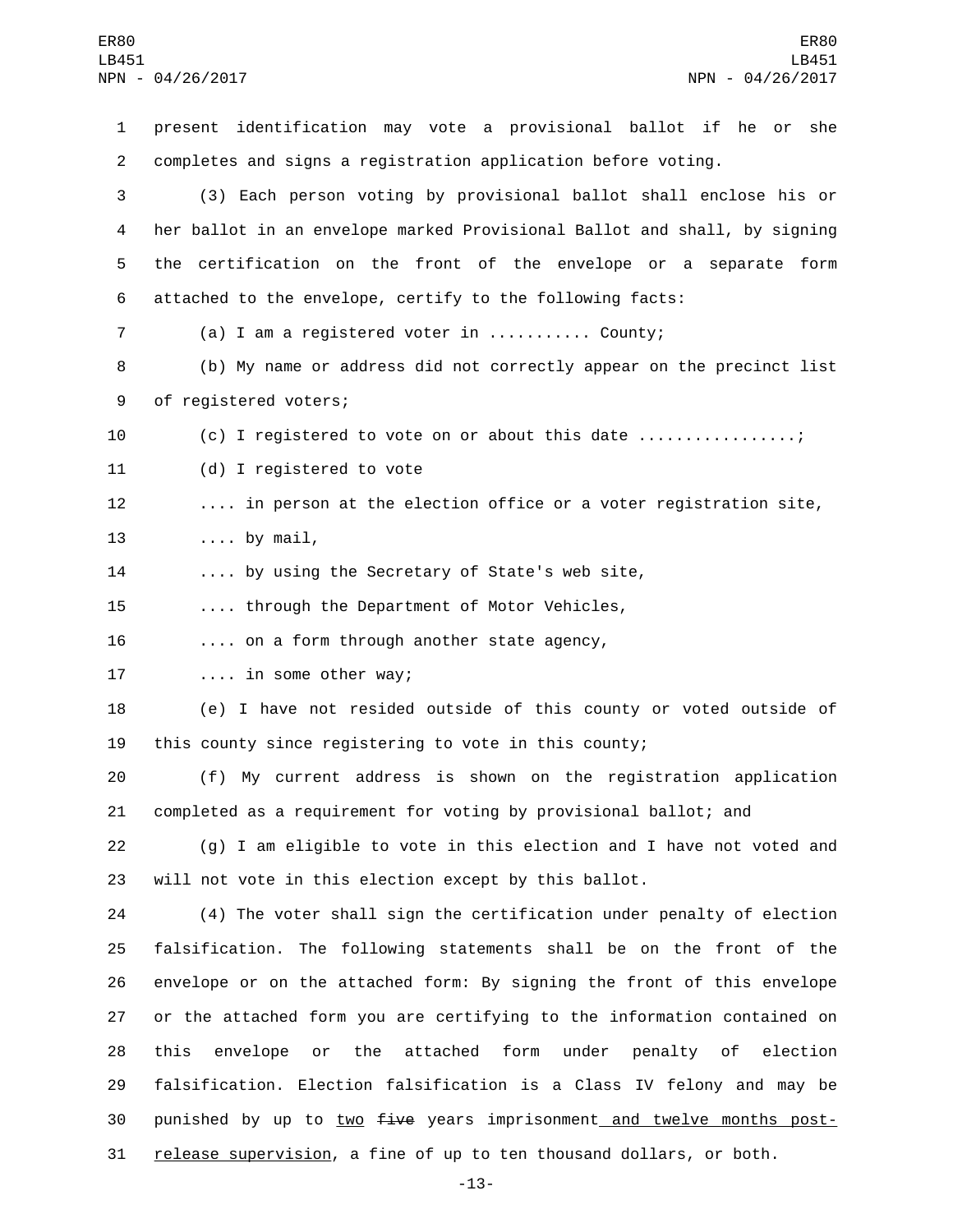(5) If the person's name does not appear on the precinct list of registered voters for the polling place and the judge or clerk of election determines that the person's residence address is located in another precinct within the same county, the judge or clerk of election shall direct the person to his or her correct polling place to vote.

 Sec. 12. Section 32-939, Reissue Revised Statutes of Nebraska, is 7 amended to read:

 32-939 (1) As provided in section 32-939.02, the persons listed in this subsection who are residents of Nebraska but who reside outside of Nebraska or the United States shall be allowed to simultaneously register to vote and make application for ballots for all elections in a calendar year through the use of the Federal Post Card Application or a personal letter which includes the same information as appears on the Federal Post 14 Card Application:

 (a) Members of the armed forces of the United States or the United States Merchant Marine, and their spouses and dependents residing with 17 them who are absent from the state;

 (b) Citizens temporarily residing outside of the United States and 19 the District of Columbia; and

(c) Overseas citizens.20

 (2)(a) As provided in section 32-939.02, a person who is the age of an elector and a citizen of the United States residing outside the United States, who has never resided in the United States, who has not registered to vote in any other state of the United States, and who has a parent registered to vote within this state shall be eligible to register to vote and vote in one county in which either one of his or her parents 27 is a registered voter.

 (b) A person registering to vote or voting pursuant to this subsection shall sign and enclose with the registration application and with the ballot being voted a form provided by the election commissioner or county clerk substantially as follows: I am the age of an elector and

-14-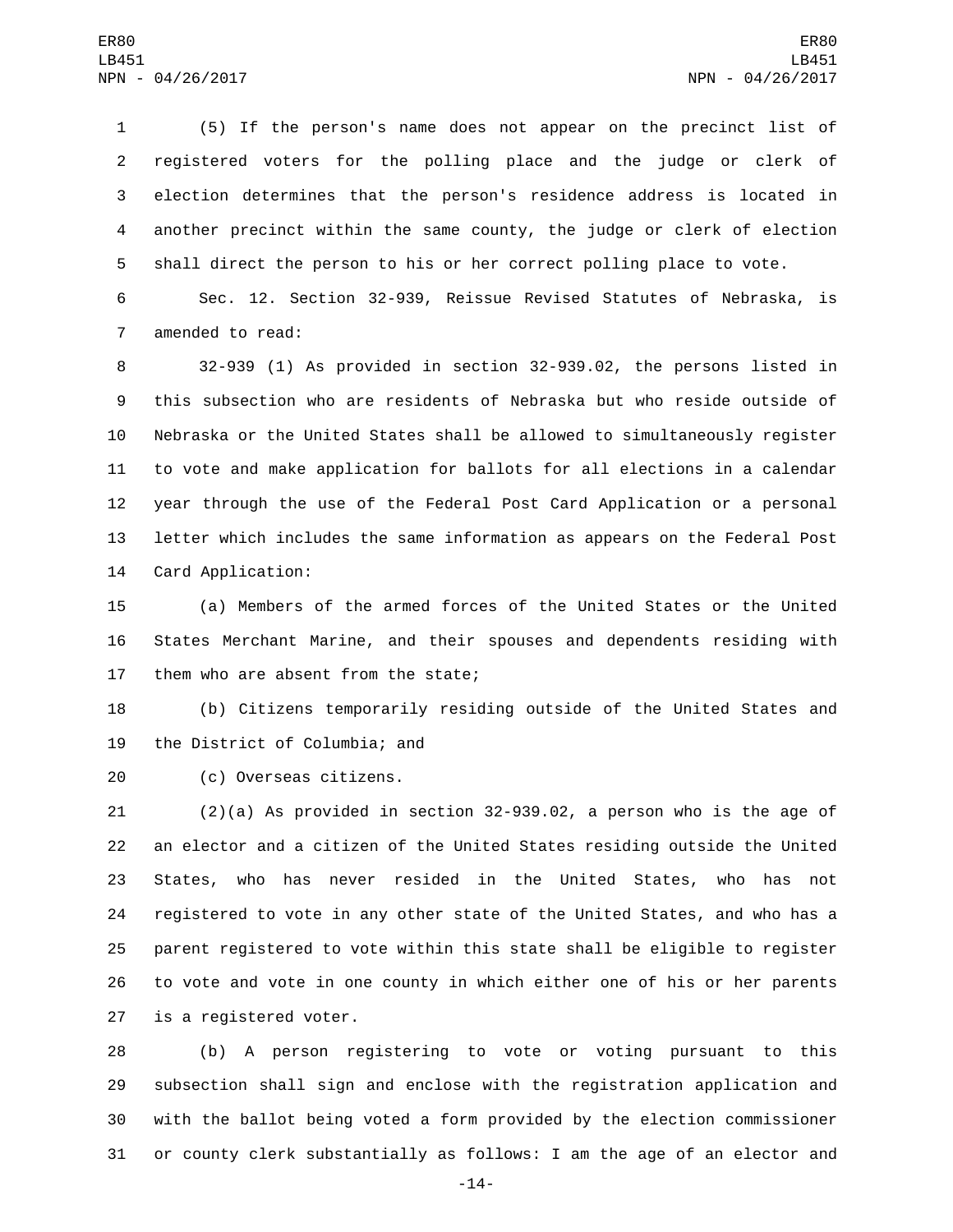a citizen of the United States residing outside the United States, I have never resided in the United States, I have not registered to vote in any other state of the United States, and I have a parent registered to vote in ......... County, Nebraska. I hereby declare, under penalty of election falsification, a Class IV felony, that the statements above are 6 true to the best of my knowledge.

7 THE PENALTY FOR ELECTION FALSIFICATION IS IMPRISONMENT FOR UP TO TWO FIVE YEARS AND TWELVE MONTHS POST-RELEASE SUPERVISION OR A FINE NOT TO 9 EXCEED TEN THOUSAND DOLLARS, OR BOTH.

(Signature of Voter) ..............................

 Sec. 13. Section 32-939.02, Reissue Revised Statutes of Nebraska, is 12 amended to read:

 32-939.02 (1) Upon request for a ballot, a ballot for early voting shall be forwarded to each voter meeting the criteria of section 32-939 15 at least forty-five days prior to any election.

 (2) An omission of required information, except the political party affiliation of the applicant, may prevent the processing of an application for and mailing of ballots. The request for any ballots and a registration application shall be sent to the election commissioner or county clerk of the county of the applicant's residence. The request may be sent at any time in the same calendar year as the election, except that the request shall be received by the election commissioner or county clerk not later than the third Friday preceding an election to vote in that election. If an applicant fails to indicate his or her political party affiliation on the application, the applicant shall be registered 26 as nonpartisan.

 (3) A person described in section 32-939 may register to vote through the use of the Federal Post Card Application or a personal letter which includes the same information as appears on the Federal Post Card Application and may simultaneously make application for ballots for all elections in a calendar year. The person may indicate a preference for

-15-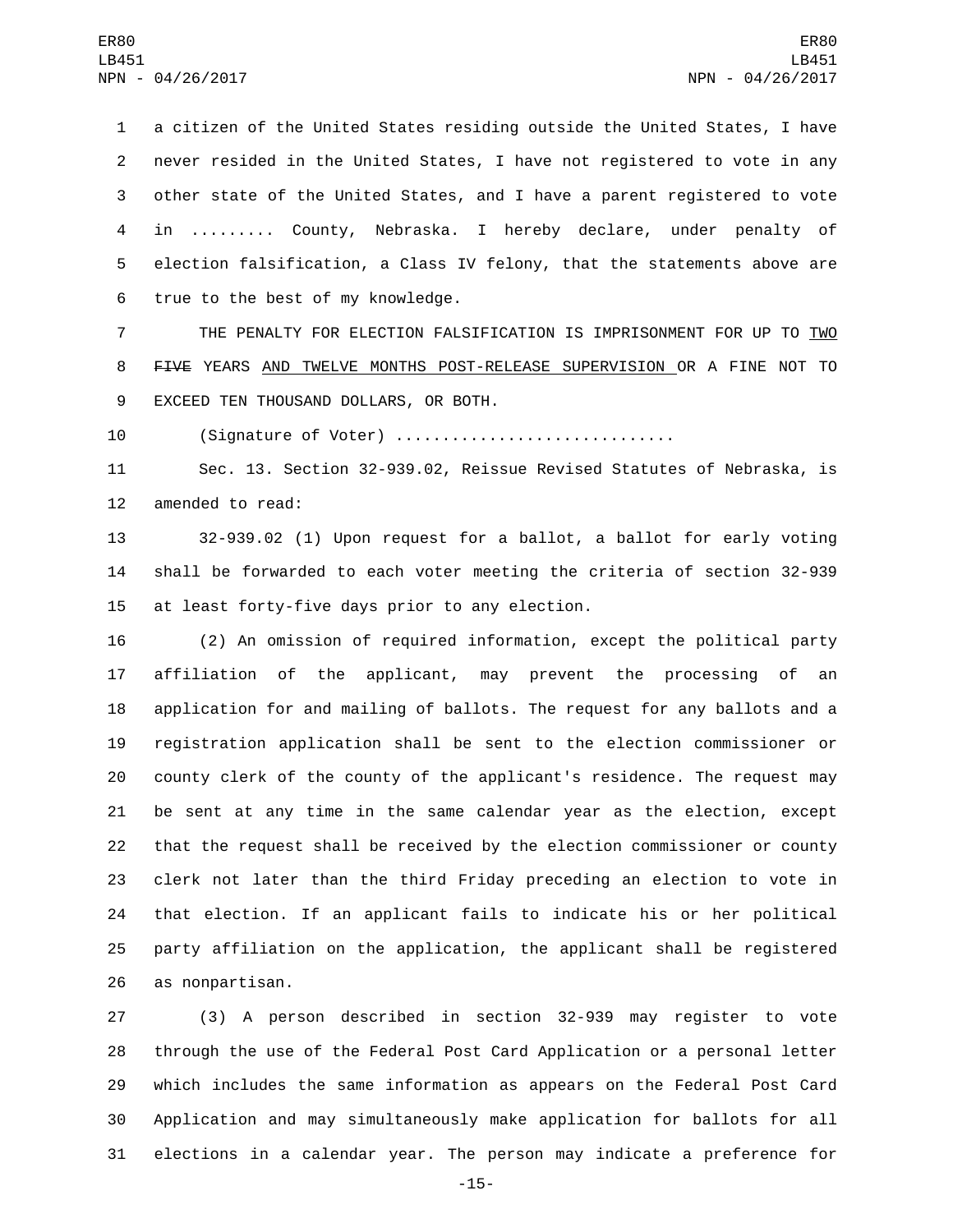ballots and other election materials to be delivered via facsimile transmission or electronic mail by indicating such preference on the Federal Post Card Application. If the person indicates such a preference, the election commissioner or county clerk shall accommodate the voter's 5 preference.

 (4) If the ballot for early voting has not been printed in sufficient time to meet the request and special requirements of a voter meeting the criteria of section 32-939, the election commissioner or county clerk may issue a special ballot at least sixty days prior to an election to such a voter upon a written request by such voter requesting the special ballot. For purposes of this subsection, a special ballot means a ballot prescribed by the Secretary of State which contains the titles of all offices being contested at such election and permits the voter to vote by writing in the names of the specific candidates or the decision on any issue. The election commissioner or county clerk shall include with the special ballot a complete list of the nominated candidates and issues to be voted upon by the voter which are known at 18 the time of the voter's request.

 (5) Any person meeting the criteria in section 32-939 may cast a ballot by the use of the Federal Write-In Absentee Ballot. The Federal Write-In Absentee Ballot may be used for all elections. If a person casting a ballot using the Federal Write-In Absentee Ballot is not a registered voter, the information submitted in the Federal Write-In Absentee Ballot transmission envelope shall be treated as a voter 25 registration application.

26 (6)(a)  $(6)$  Any person requesting a ballot under this section may 27 receive and return the ballot and the oath prescribed in subdivision (b) 28 of this subsection  $\{2\}$  of section 32-947 using any method of transmission 29 authorized by the Secretary of State.

 (b) An oath shall be delivered with the ballot and shall be in a 31 form substantially as follows:

-16-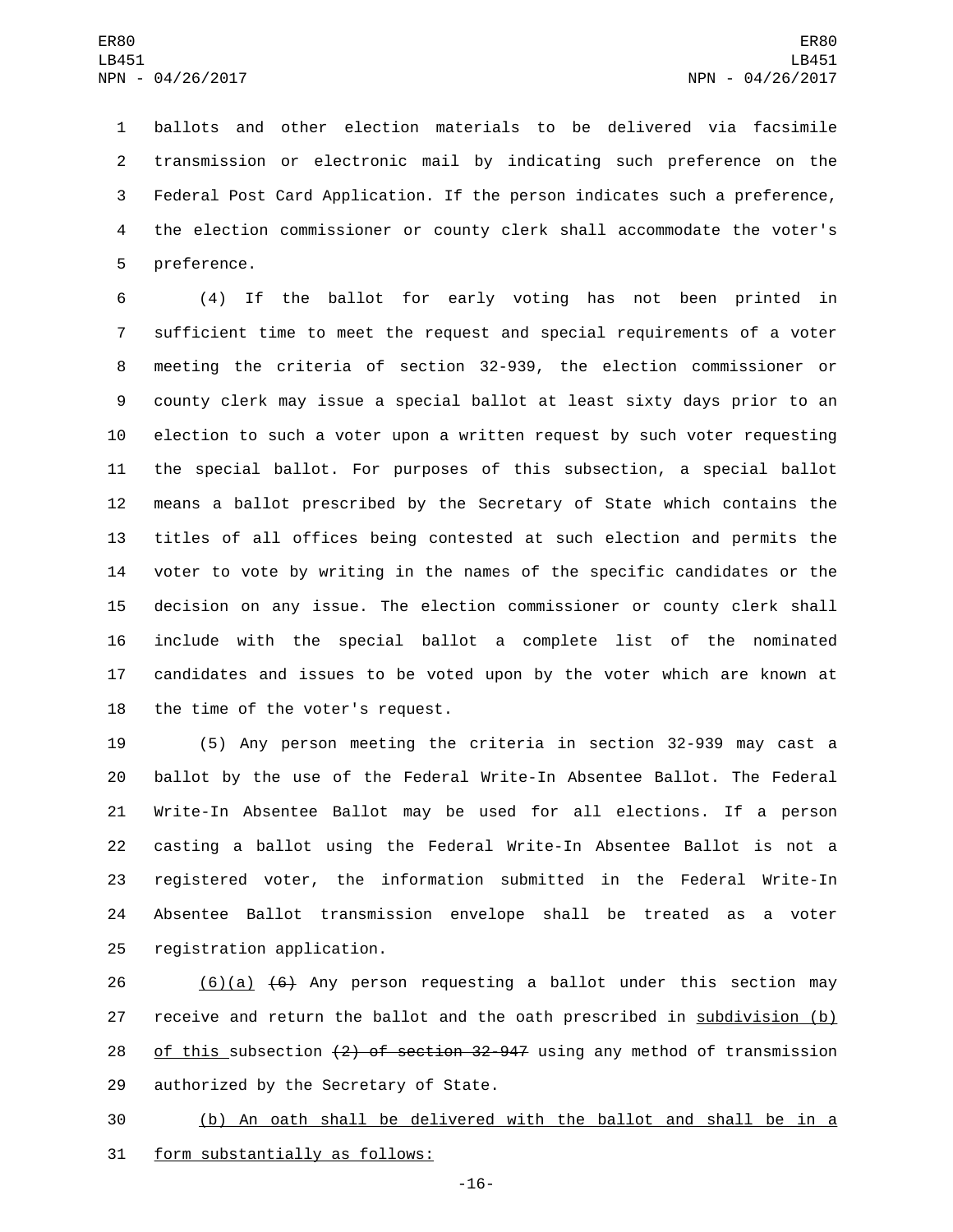ER80 LB451 NPN - 04/26/2017

| 1              | <b>VOTER'S OATH</b>                                                       |
|----------------|---------------------------------------------------------------------------|
| $\overline{2}$ | I, the undersigned voter, declare that the ballot or ballots              |
| 3              | contained no voting marks of any kind when I received them, and I caused  |
| 4              | the ballot or ballots to be marked.                                       |
| 5              | To the best of my knowledge and belief, I declare under penalty of        |
| 6              | election falsification that:                                              |
| 7              | (a) I, , am a registered voter                                            |
| 8              | <u>in  County;</u>                                                        |
| 9              | (b) I have voted the ballot and am returning it in compliance with        |
| 10             | Nebraska law; and                                                         |
| 11             | (c) I have not voted and will not vote in this election except by         |
| 12             | this ballot.                                                              |
| 13             | ANY PERSON WHO SIGNS THIS FORM KNOWING THAT ANY OF THE INFORMATION        |
| 14             | IN THE FORM IS FALSE SHALL BE GUILTY OF ELECTION FALSIFICATION, A CLASS   |
| 15             | IV FELONY UNDER SECTION 32-1502 OF THE STATUTES OF NEBRASKA. THE PENALTY  |
| 16             | FOR ELECTION FALSIFICATION IS IMPRISONMENT FOR UP TO TWO YEARS AND TWELVE |
| 17             | MONTHS POST-RELEASE SUPERVISION OR A FINE NOT TO EXCEED TEN THOUSAND      |
| 18             | DOLLARS, OR BOTH.                                                         |
| 19             | I also understand that failure to sign below will invalidate my           |
| 20             | ballot.                                                                   |
| 21             |                                                                           |
| 22             | (7) The Secretary of State shall develop a process for a person           |
| 23             | casting a ballot under this section to check the status of his or her     |
| 24             | ballot via the Internet or a toll-free telephone call.                    |
| 25             | Sec. 14. Section 32-947, Reissue Revised Statutes of Nebraska, is         |
| 26             | amended to read:                                                          |
| 27             | 32-947 (1) Upon receipt of an application or other request for a          |
| 28             | ballot to vote early, the election commissioner or county clerk shall     |
| 29             | determine whether the applicant is a registered voter and is entitled to  |
| 30             | requested. If the election commissioner or county clerk<br>vote<br>as     |

31 determines that the applicant is a registered voter entitled to vote -17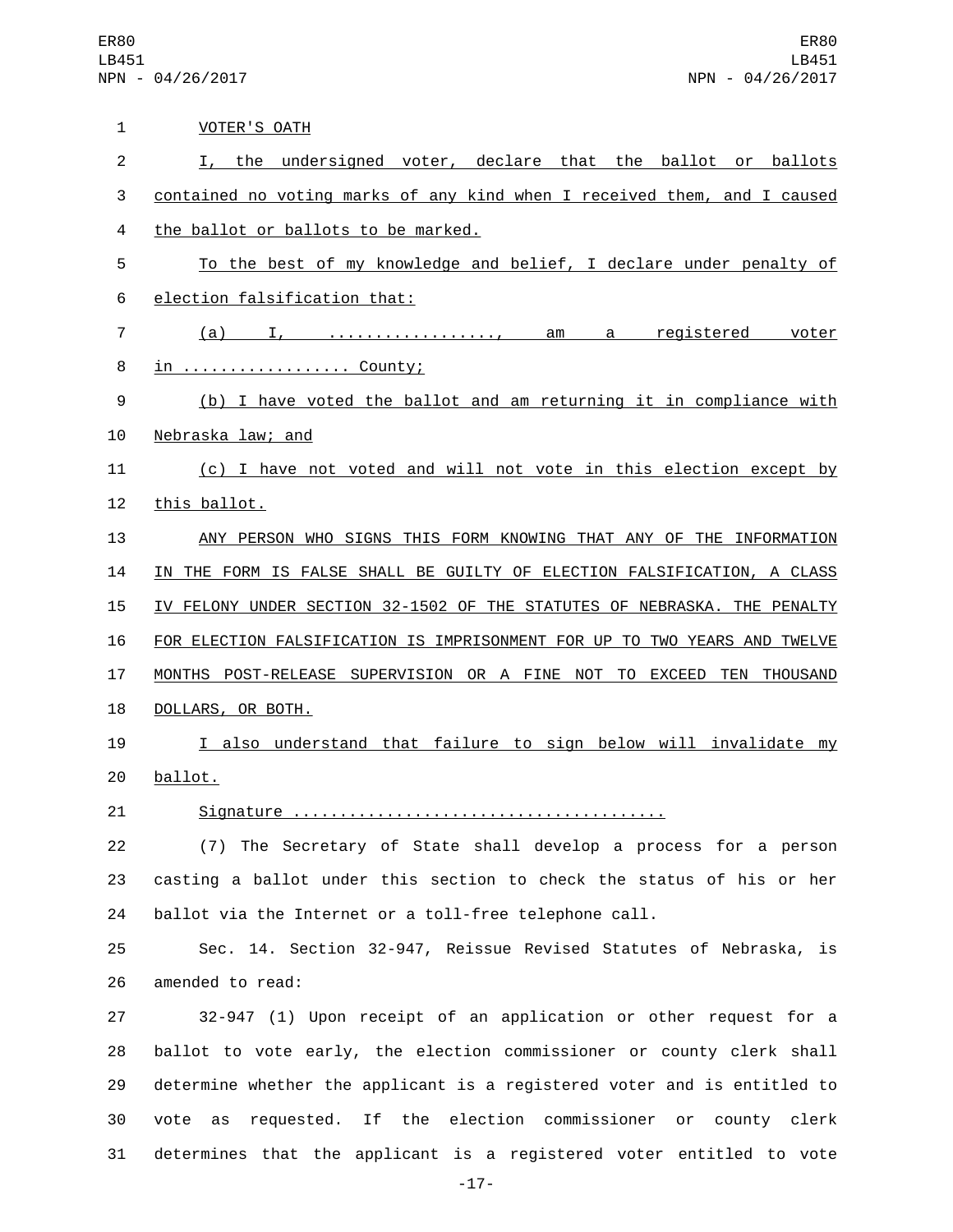early and the application was received not later than the close of business on the second Friday preceding the election, the election commissioner or county clerk shall deliver a ballot to the applicant in person or by mail, postage paid. The election commissioner or county clerk or any employee of the election commissioner or county clerk shall write or cause to be affixed his or her customary signature or initials 7 on the ballot.

8 (2) An unsealed identification envelope shall be delivered with the 9 ballot, and upon the back of the envelope shall be printed a form 10 substantially as follows:

11 VOTER'S OATH

 I, the undersigned voter, declare that the enclosed ballot or ballots contained no voting marks of any kind when I received them, and I caused the ballot or ballots to be marked, enclosed in the identification 15 envelope, and sealed in such envelope.

16 To the best of my knowledge and belief, I declare under penalty of 17 election falsification that:

18 (a) I, .................., am a registered voter 19 in ................... County;

20 (b) I reside in the State of Nebraska at ..................;

21 (c) I have voted the enclosed ballot and am returning it in 22 compliance with Nebraska law; and

23 (d) I have not voted and will not vote in this election except by 24 this ballot.

 ANY PERSON WHO SIGNS THIS FORM KNOWING THAT ANY OF THE INFORMATION IN THE FORM IS FALSE SHALL BE GUILTY OF ELECTION FALSIFICATION, A CLASS IV FELONY UNDER SECTION 32-1502 OF THE STATUTES OF NEBRASKA. THE PENALTY 28 FOR ELECTION FALSIFICATION IS IMPRISONMENT FOR UP TO TWO FIVE YEARS AND TWELVE MONTHS POST-RELEASE SUPERVISION OR A FINE NOT TO EXCEED TEN 30 THOUSAND DOLLARS, OR BOTH.

31 I also understand that failure to sign below will invalidate my

-18-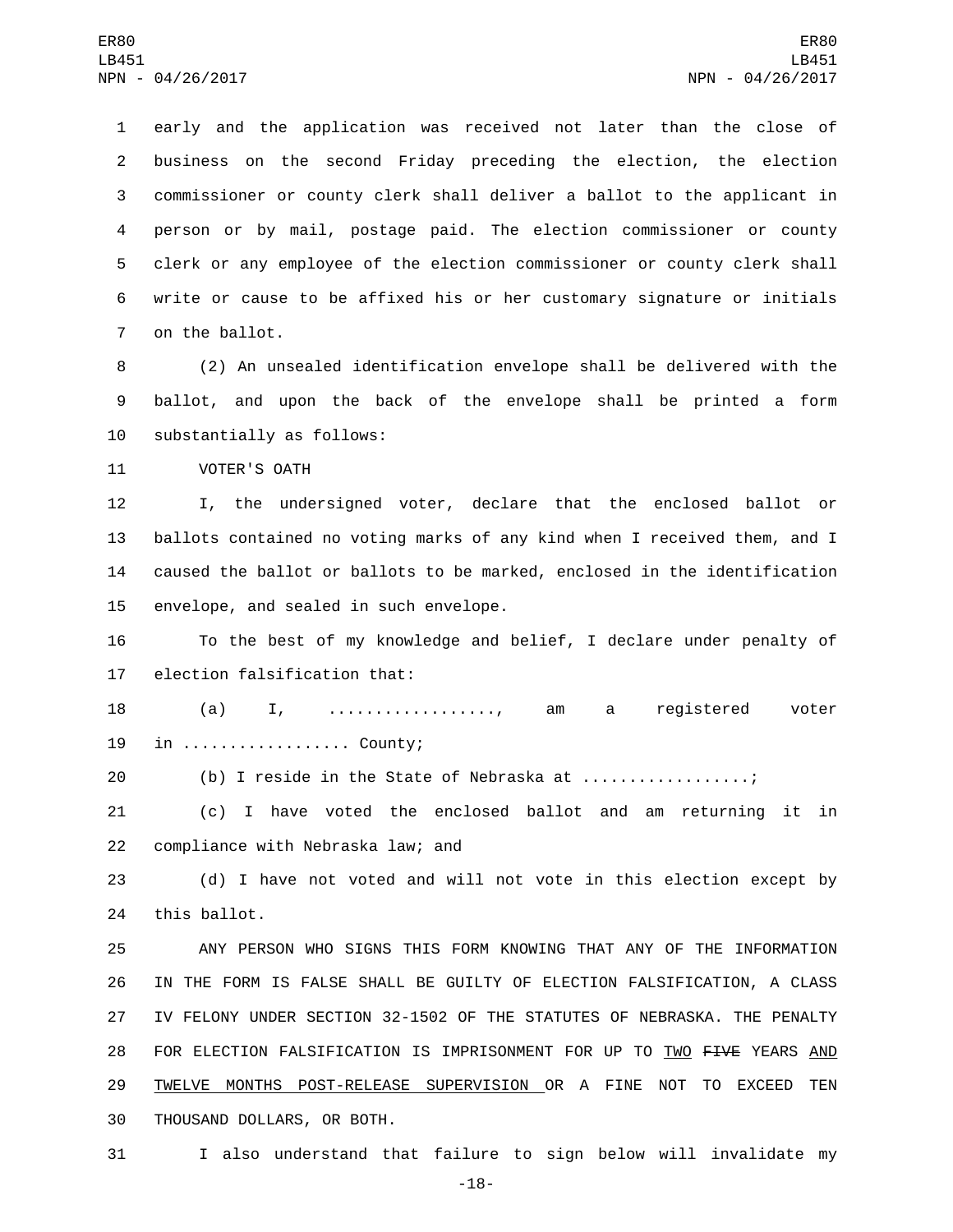1 ballot.

Signature ........................................

 (3) If the ballot and identification envelope will be returned by mail or by someone other than the voter, the election commissioner or county clerk shall include with the ballot an identification envelope upon the face of which shall be printed the official title and post office address of the election commissioner or county clerk.

 (4) The election commissioner or county clerk shall also enclose 9 with the ballot materials:

 (a) A registration application, if the election commissioner or county clerk has determined that the applicant is not a registered voter pursuant to section 32-945, with instructions that failure to return the completed and signed application indicating the residence address as it appears on the voter's request for a ballot to the election commissioner or county clerk by the close of the polls on election day will result in 16 the ballot not being counted;

 (b) A registration application and the oath pursuant to section 32-946, if the voter is without a residence address, with instructions that the residence address of the voter shall be deemed that of the office of the election commissioner or county clerk of the county of the voter's prior residence and that failure to return the completed and signed application and oath to the election commissioner or county clerk by the close of the polls on election day will result in the ballot not 24 being counted; or

 (c) Written instructions directing the voter to submit a copy of an identification document pursuant to section 32-318.01 if the voter is required to present identification under such section and advising the voter that failure to submit identification to the election commissioner or county clerk by the close of the polls on election day will result in 30 the ballot not being counted.

(5) The election commissioner or county clerk may enclose with the

-19-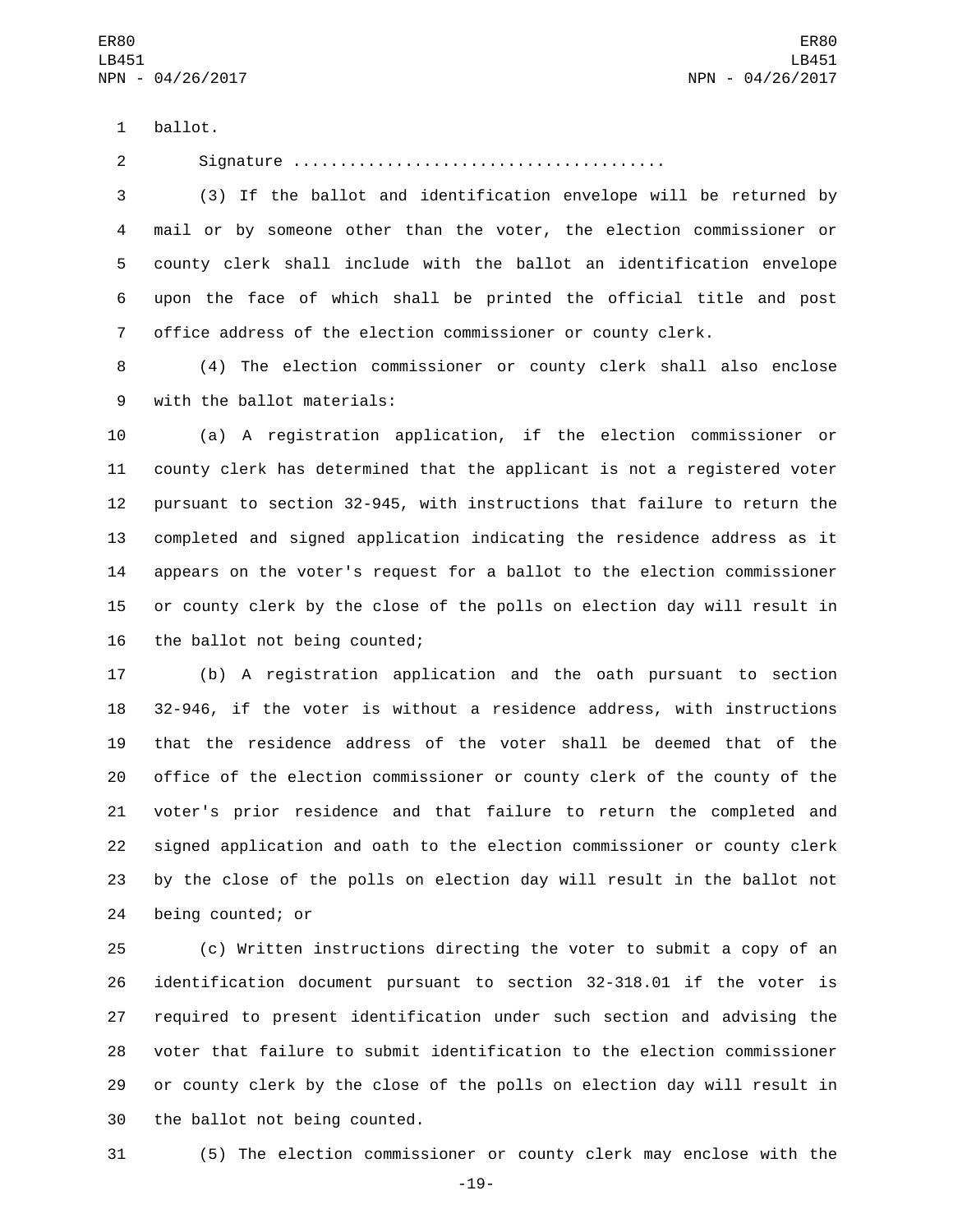ballot materials a separate return envelope for the voter's use in returning his or her identification envelope containing the voted ballot, registration application, and other materials that may be required.

 Sec. 15. Section 49-1494, Revised Statutes Cumulative Supplement, 5 2016, is amended to read:

 49-1494 (1) An individual who files to appear on the ballot for election to an elective office specified in section 49-1493 shall file a statement of financial interests for the preceding calendar year with the 9 commission as provided in this section.

 (2) Candidates for the elective offices specified in section 49-1493 who qualify other than by filing shall file a statement for the preceding calendar year with the commission within five days after becoming a candidate or being appointed to that elective office.

 (3) A statement of financial interests shall be preserved for a period of not less than five years by the commission.

 (3) (4) If the candidate for an elective office specified in section 49-1493 files to appear on the ballot for election prior to January 1 of the year in which the election is held, the candidate shall file supplementary statements, covering the preceding calendar year, with the commission on or before March 1 of the year in which the election is held 21 or, if the filing deadline for the elective office is after March 1 of the year in which the election is held, the candidate shall file such 23 supplementary statements on or before the filing deadline for the 24 elective office.

 (4) If the candidate for an elective office specified in section 49-1493 files to appear on the ballot for election during the calendar 27 year in which the election is held, the candidate shall file a statement of financial interests for the preceding calendar year with the commission on or before March 1 of the year in which the election is held or, if the filing deadline for the elective office is after March 1 of the year in which the election is held, the candidate shall file such

-20-